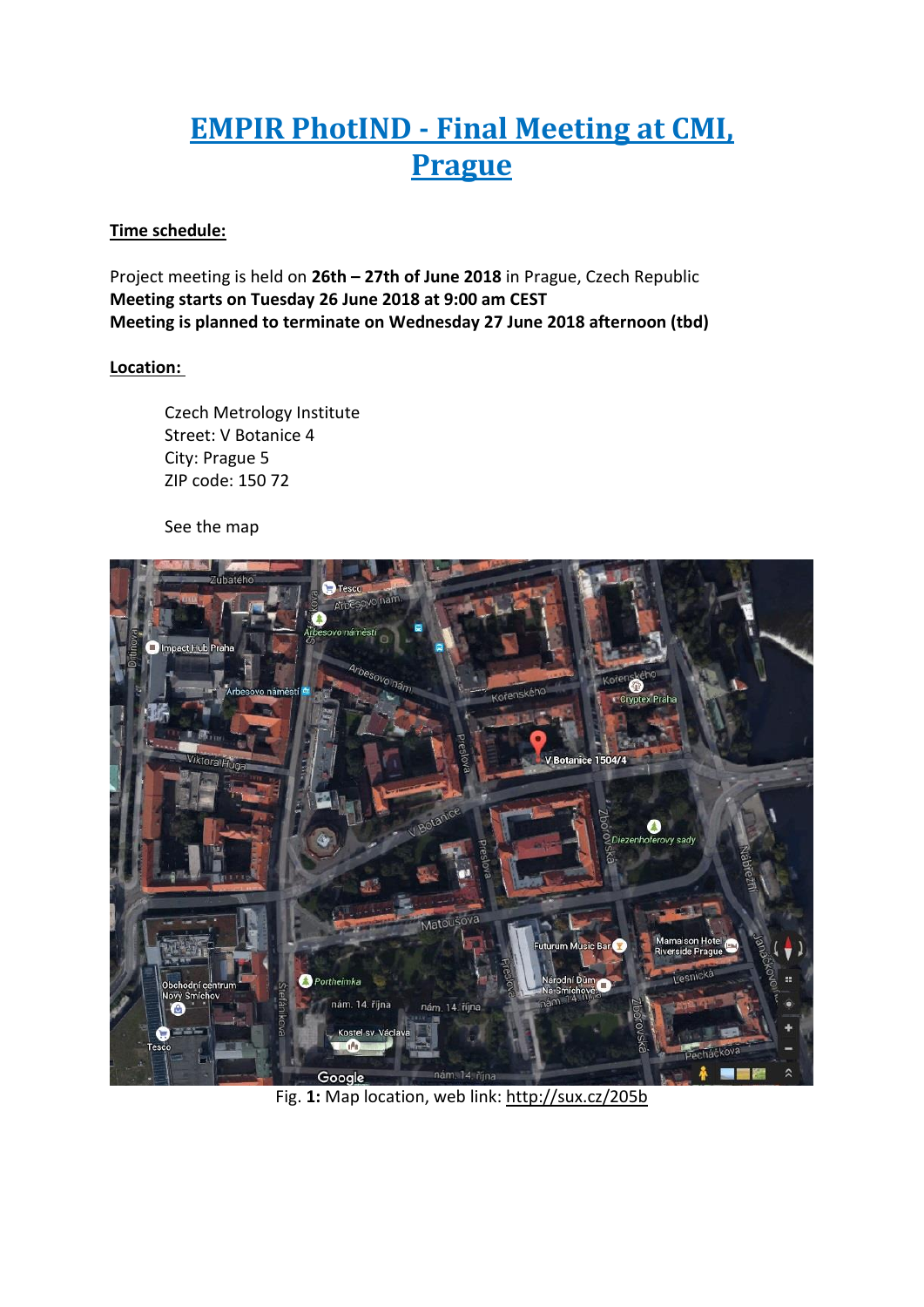## **Accommodation:**

Recommended hotels around are:

# **1. Hotel Kinsky Garden**

10 mins walking distance from CMI meeting rooms.

Web: http://www.hotelkinskygarden.cz/default-en.html



Fig. **[2](../../../../../../../AppData/AppData/Local/Microsoft/Windows/Temporary%20Internet%20Files/Content.Outlook/XEH4QS09/2)**: Hotel Kinsky Garden, web link: [1url.cz/StxnJ](http://1url.cz/StxnJ)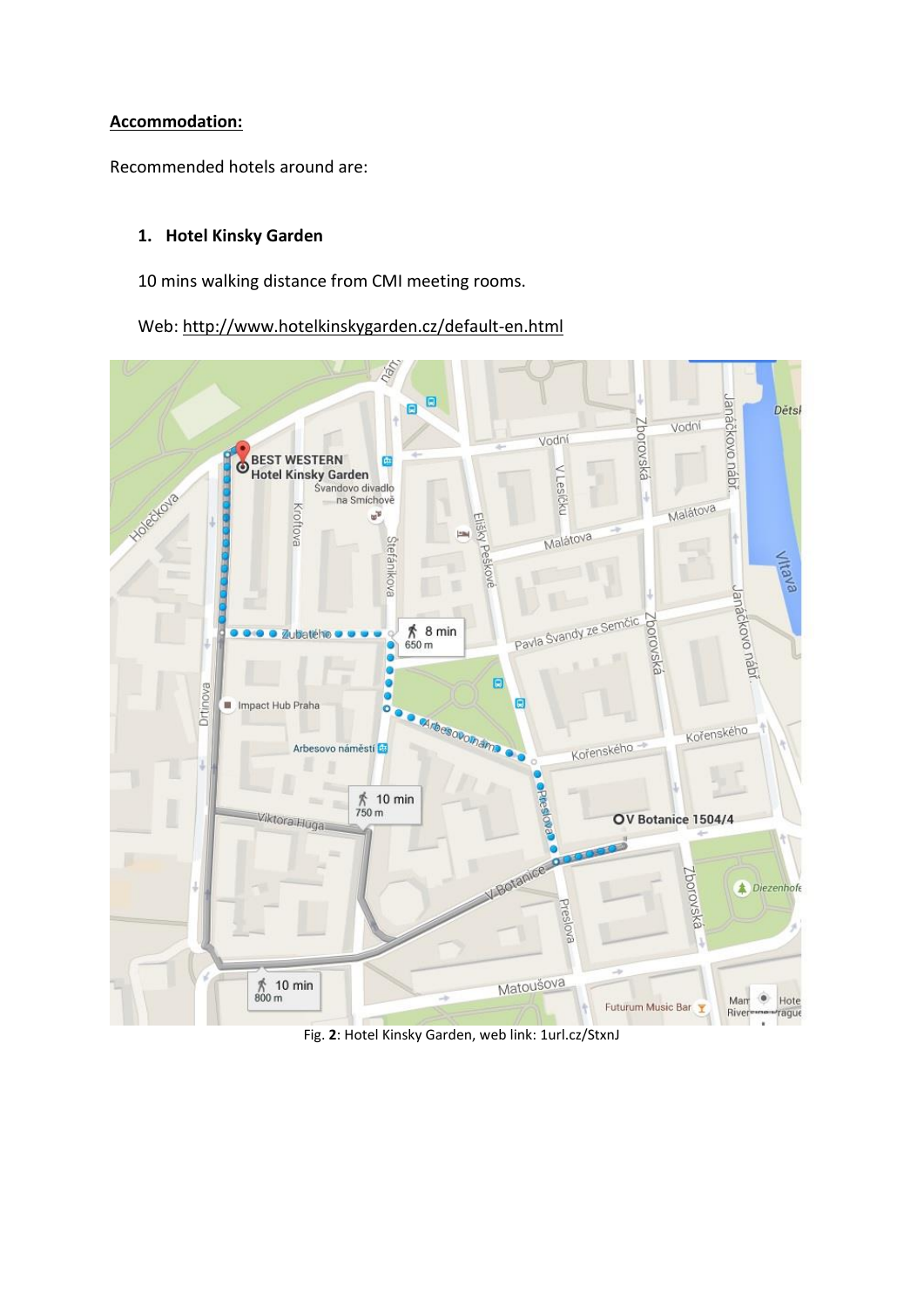## **2. Hotel Ibis - Praha Malá Strana**

10 mins walking distance from CMI meeting rooms.

Web: http://ibis-mala-strana.pragueshotel.net/en/



Fig. **2:** Hotel Ibis, web link: http://sux.cz/0487

**3. …many other hotels around, as like <http://www.parkinn.com/hotel-prague> (15 mins walking distance)**